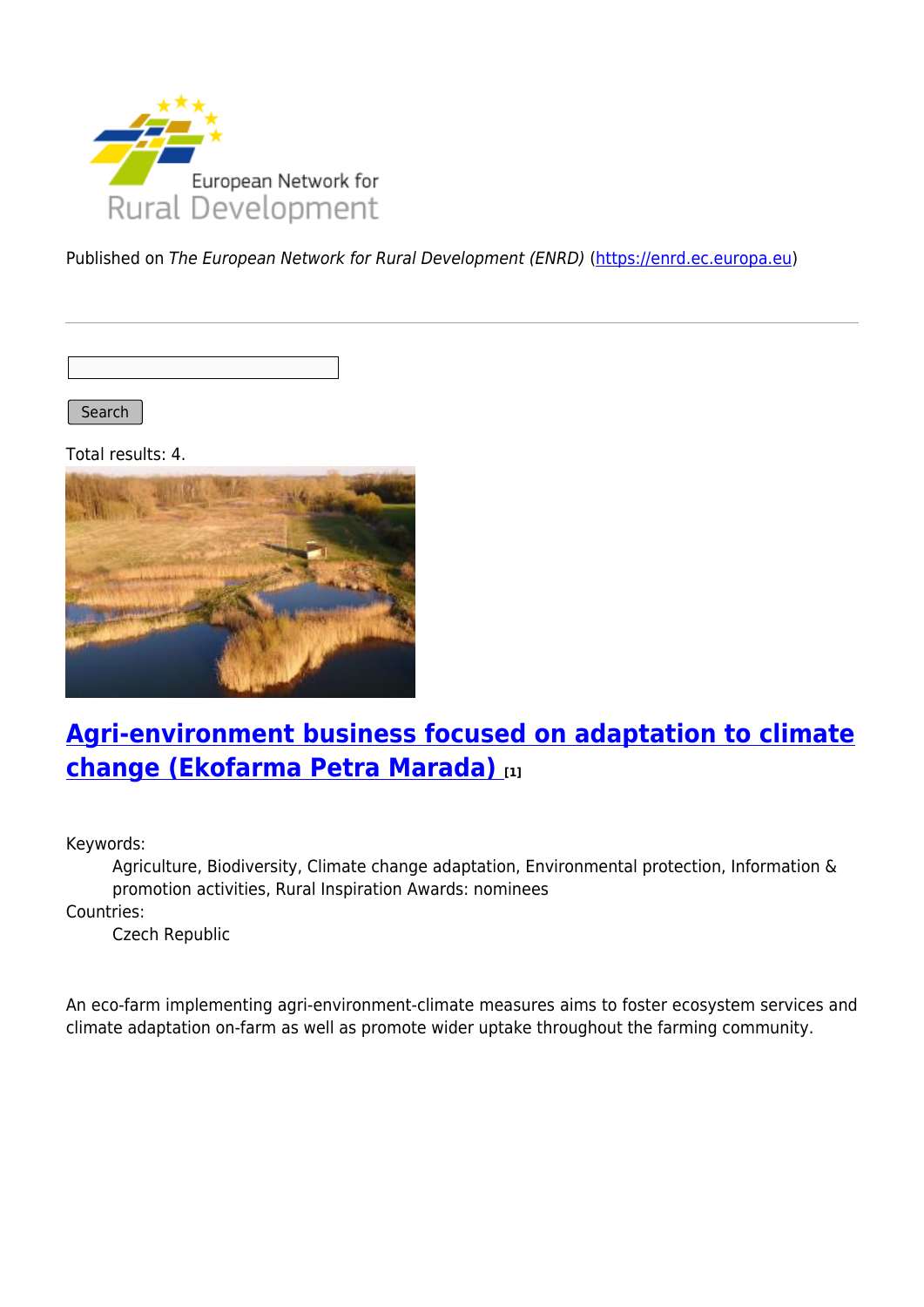

# **[AECM scheme on the farm Kašperské Hory](https://enrd.ec.europa.eu/projects-practice/aecm-scheme-farm-kasperske-hory_en) [2]**

Keywords:

Agriculture, Animal husbandry, Environmental sustainability, Organic farming Countries:

Czech Republic

An example of a large-scale previously state owned farm, which now successfully combines economic sustainability and the provision of public goods.



# **[Improving soil quality by using sustainable practices](https://enrd.ec.europa.eu/projects-practice/improving-soil-quality-using-sustainable-practices_en)** [3]

Keywords:

Agriculture, Biodiversity, Environmental sustainability, Renewable energy Countries:

Italy

A family farm invested in a biogas plant to produce renewable energy while also purchasing a new tomato harvester to improve the farm's overall income.